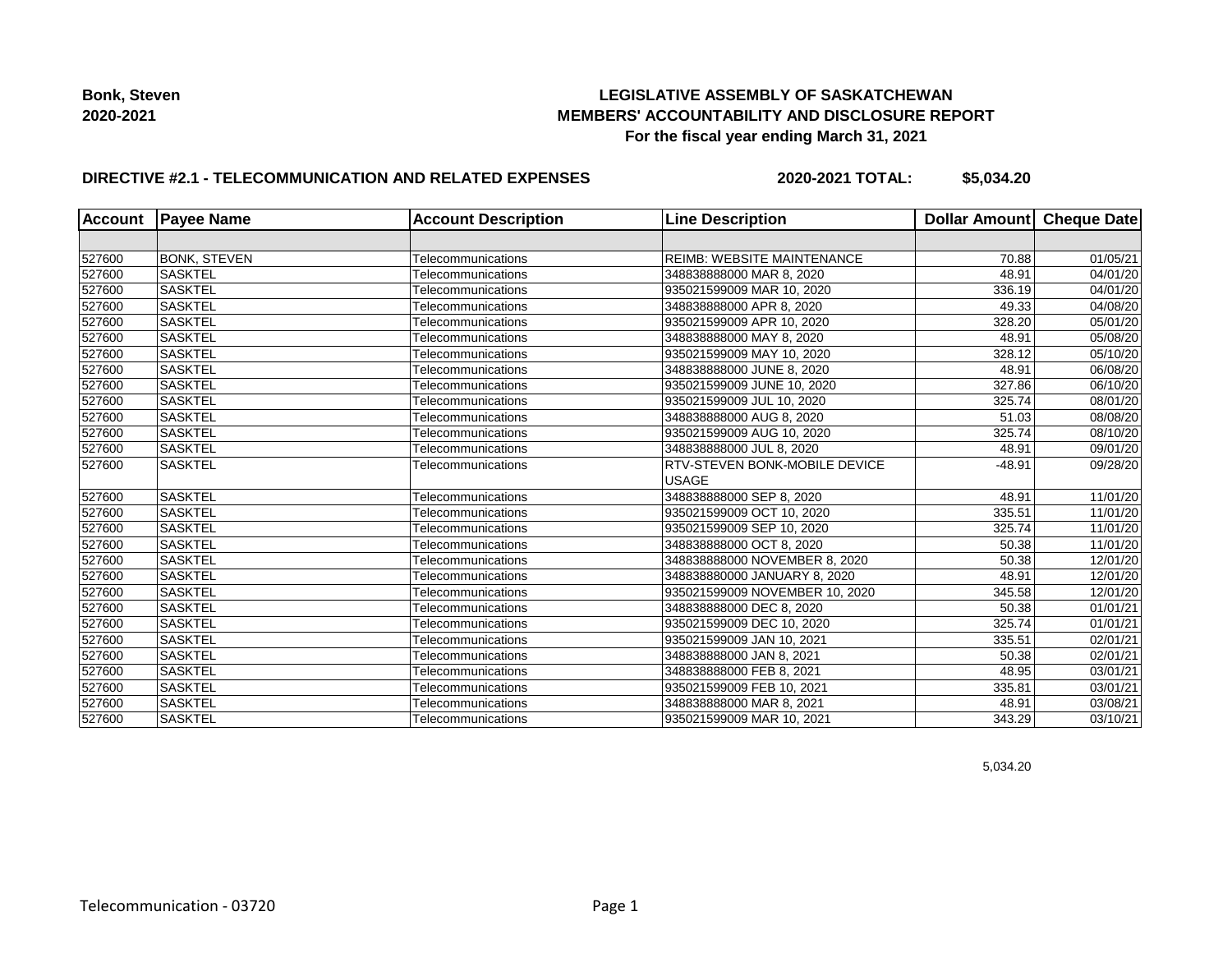# **LEGISLATIVE ASSEMBLY OF SASKATCHEWAN MEMBERS' ACCOUNTABILITY AND DISCLOSURE REPORT For the fiscal year ending March 31, 2021**

### **DIRECTIVE #3.1 - MLA TRAVEL AND LIVING EXPENSES**

**2020-2021 TOTAL: \$45,075.91**

| <b>Account</b> | <b>Payee Name</b>         | <b>Account Description</b>  | <b>Line Description</b>           | Dollar Amount Cheque Date |          |
|----------------|---------------------------|-----------------------------|-----------------------------------|---------------------------|----------|
|                |                           |                             |                                   |                           |          |
| 541900         | <b>BONK, STEVEN</b>       | Elected Rep - Travel        | MLA TRAVEL MAR 16-27, 2020        | 989.00                    | 04/20/20 |
| 541900         | <b>BONK, STEVEN</b>       | <b>Elected Rep - Travel</b> | MLA TRAVEL MAY 3 - 20, 2020       | 841.20                    | 05/26/20 |
| 541900         | <b>BONK, STEVEN</b>       | <b>Elected Rep - Travel</b> | MLA TRAVEL APRIL 3 - 29, 2020     | 1,163.00                  | 05/26/20 |
| 541900         | <b>BONK, STEVEN</b>       | Elected Rep - Travel        | MLA TRAVEL MAY 21-30, 2020        | 655.90                    | 06/18/20 |
| 541900         | <b>BONK, STEVEN</b>       | Elected Rep - Travel        | MLA TRAVEL JUN 1-15, 2020         | 1,070.00                  | 06/18/20 |
| 541900         | <b>BONK, STEVEN</b>       | Elected Rep - Travel        | MLA TRAVEL JUN 16-30, 2020        | 2,003.60                  | 07/06/20 |
| 541900         | <b>BONK, STEVEN</b>       | Elected Rep - Travel        | MLA TRAVEL JUL 1-15, 2020         | 1,119.67                  | 07/28/20 |
| 541900         | <b>BONK, STEVEN</b>       | Elected Rep - Travel        | MLA TRAVEL JUL 16-31, 2020        | 1,365.67                  | 08/06/20 |
| 541900         | <b>BONK, STEVEN</b>       | Elected Rep - Travel        | MLA TRAVEL AUG 16-31, 2020        | 1,612.55                  | 08/29/20 |
| 541900         | <b>BONK, STEVEN</b>       | <b>Elected Rep - Travel</b> | MLA TRAVEL AUG 1-15, 2020         | 1,703.75                  | 08/29/20 |
| 541900         | <b>BONK, STEVEN</b>       | <b>Elected Rep - Travel</b> | MLA TRAVEL SEP 1-15, 2020         | 1,336.28                  | 09/28/20 |
| 541900         | <b>BONK, STEVEN</b>       | <b>Elected Rep - Travel</b> | MLA TRAVEL OCT 27-NOV 19, 2020    | 2,624.25                  | 11/20/20 |
| 541900         | <b>BONK, STEVEN</b>       | Elected Rep - Travel        | MLA TRAVEL NOVEMBER 23 - 30, 2020 | 1,112.05                  | 12/01/20 |
| 541900         | <b>BONK, STEVEN</b>       | <b>Elected Rep - Travel</b> | MLA TRAVEL DEC 1-10, 2020         | 1,605.90                  | 12/10/20 |
| 541900         | <b>BONK, STEVEN</b>       | <b>Elected Rep - Travel</b> | MLA TRAVEL DEC 11-31, 2020        | 1,044.72                  | 01/15/21 |
| 541900         | <b>BONK, STEVEN</b>       | <b>Elected Rep - Travel</b> | MLA TRAVEL JAN 1-15, 2021         | 1.026.58                  | 01/15/21 |
| 541900         | <b>BONK, STEVEN</b>       | Elected Rep - Travel        | MLA TRAVEL FEB 1-15, 2021         | 1,184.15                  | 02/17/21 |
| 541900         | <b>BONK, STEVEN</b>       | <b>Elected Rep - Travel</b> | MLA TRAVEL JAN 16-29, 2021        | 1,041.70                  | 02/17/21 |
| 541900         | <b>BONK, STEVEN</b>       | <b>Elected Rep - Travel</b> | MLA TRAVEL FEB 16-28, 2021        | 997.15                    | 03/01/21 |
| 541900         | <b>BONK, STEVEN</b>       | <b>Elected Rep - Travel</b> | MLA TRAVEL MAR 1-15, 2021         | 1,653.92                  | 03/16/21 |
| 541900         | <b>BONK, STEVEN</b>       | Elected Rep - Travel        | MLA TRAVEL MAR 16-31, 2021        | 974.87                    | 03/31/21 |
| 541900         | SINGH, NACHHATTAR & KAUR, | <b>Elected Rep - Travel</b> | APRIL 2020 MLA REGINA             | 1,450.00                  | 04/01/20 |
|                | <b>HARPREET</b>           |                             | <b>ACCOMMODATIONS</b>             |                           |          |
| 541900         | <b>TOCHOR, COREY</b>      | Elected Rep - Travel        | JUNE 2020 MLA REGINA              | 1,500.00                  | 06/01/20 |
|                |                           |                             | <b>ACCOMMODATION</b>              |                           |          |
| 541900         | TOCHOR, COREY             | <b>Elected Rep - Travel</b> | MAY 2020 MLA REGINA               | 1,500.00                  | 06/01/20 |
|                |                           |                             | <b>ACCOMMODATION</b>              |                           |          |
| 541900         | <b>TOCHOR, COREY</b>      | Elected Rep - Travel        | JULY 2020 MLA REGINA              | 1,500.00                  | 06/23/20 |
|                |                           |                             | <b>ACCOMMODATION</b>              |                           |          |
| 541900         | TOCHOR, COREY             | <b>Elected Rep - Travel</b> | AUG 2020 MLA REGINA               | 1,500.00                  | 07/07/20 |
|                |                           |                             | <b>ACCOMMODATION</b>              |                           |          |
| 541900         | TOCHOR, COREY             | Elected Rep - Travel        | OCT 2020 MLA REGINA               | 1,500.00                  | 09/28/20 |
|                |                           |                             | <b>ACCOMMODATIONS</b>             |                           |          |
| 541900         | TOCHOR, COREY             | <b>Elected Rep - Travel</b> | SEP 2020 MLA REGINA               | 1,500.00                  | 09/28/20 |
|                |                           |                             | <b>ACCOMMODATIONS</b>             |                           |          |
| 541900         | TOCHOR, COREY             | <b>Elected Rep - Travel</b> | NOV 2020 MLA REGINA               | 1,500.00                  | 10/07/20 |
|                |                           |                             | <b>ACCOMMODATION</b>              |                           |          |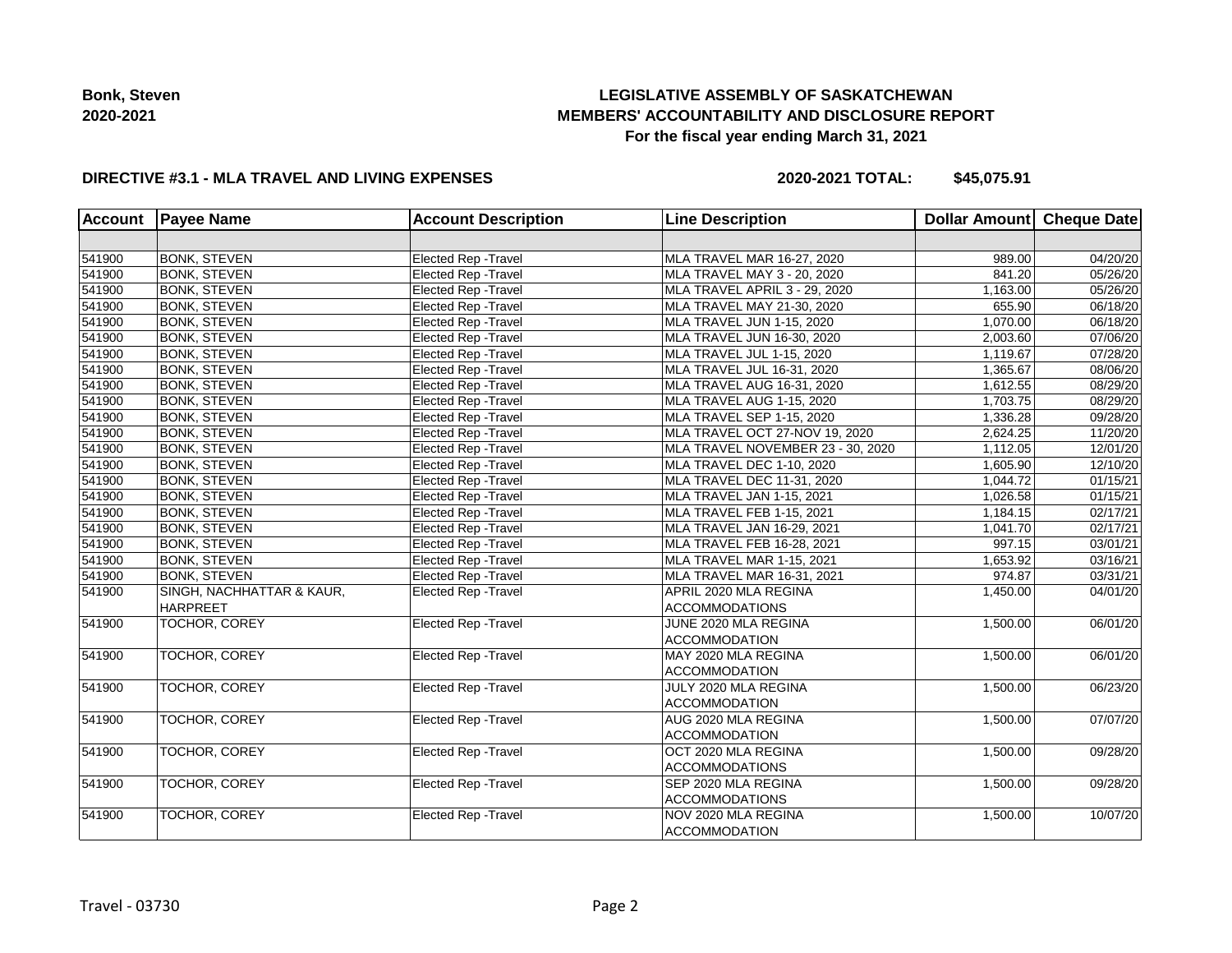# **LEGISLATIVE ASSEMBLY OF SASKATCHEWAN MEMBERS' ACCOUNTABILITY AND DISCLOSURE REPORT For the fiscal year ending March 31, 2021**

## **DIRECTIVE #3.1 - MLA TRAVEL AND LIVING EXPENSES**

**2020-2021 TOTAL: \$45,075.91**

| <b>Account</b> | <b>Payee Name</b>    | <b>Account Description</b>  | <b>Line Description</b>     | Dollar Amount Cheque Date |          |
|----------------|----------------------|-----------------------------|-----------------------------|---------------------------|----------|
|                |                      |                             |                             |                           |          |
| 541900         | <b>TOCHOR, COREY</b> | <b>Elected Rep - Travel</b> | <b>IDEC 2020 MLA REGINA</b> | 1,500.00                  | 11/12/20 |
|                |                      |                             | ACCOMMODATIONS              |                           |          |
| 541900         | <b>TOCHOR, COREY</b> | <b>Elected Rep - Travel</b> | <b>JAN 2021 MLA REGINA</b>  | 1.500.00                  | 12/11/20 |
|                |                      |                             | <b>ACCOMMODATION</b>        |                           |          |
| 541900         | TOCHOR, COREY        | <b>Elected Rep - Travel</b> | <b>FEB 2021 MLA REGINA</b>  | 1,500.00                  | 01/12/21 |
|                |                      |                             | ACCOMMODATION               |                           |          |
| 541900         | <b>TOCHOR, COREY</b> | <b>Elected Rep - Travel</b> | MAR 2021 MLA REGINA         | 1,500.00                  | 02/08/21 |
|                |                      |                             | ACCOMMODATION               |                           |          |

45,075.91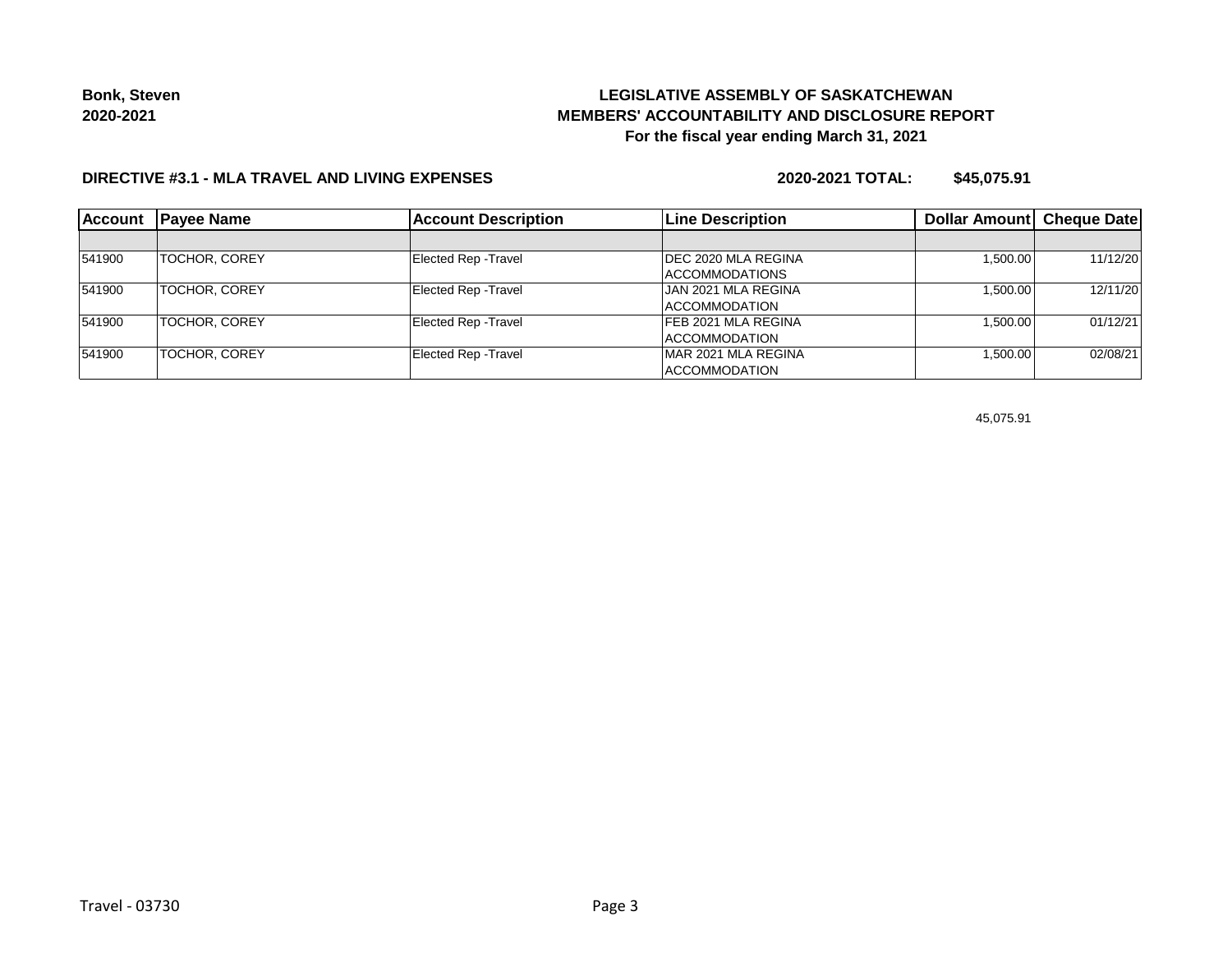## **LEGISLATIVE ASSEMBLY OF SASKATCHEWAN MEMBERS' ACCOUNTABILITY AND DISCLOSURE REPORT For the fiscal year ending March 31, 2021**

#### **DIRECTIVE #4.1 - CONSTITUENCY SERVICE EXPENSES**

**2020-2021 TOTAL: \$26,735.61**

| <b>Account</b> | <b>Payee Name</b>                   | <b>Account Description</b>                | <b>Line Description</b>                                  | Dollar Amount Cheque Date |          |
|----------------|-------------------------------------|-------------------------------------------|----------------------------------------------------------|---------------------------|----------|
|                |                                     |                                           |                                                          |                           |          |
| 522000         | <b>SEW CREATIVE &amp; INTERIORS</b> | Rent of Ground, Buildings and Other Space | APRIL 2020 MLA OFFICE RENT                               | 900.00                    | 04/01/20 |
| 522000         | <b>SEW CREATIVE &amp; INTERIORS</b> | Rent of Ground, Buildings and Other Space | MAY 2020 MLA OFFICE RENT                                 | 900.00                    | 04/25/20 |
| 522000         | <b>SEW CREATIVE &amp; INTERIORS</b> | Rent of Ground, Buildings and Other Space | JUNE 2020 MLA OFFICE RENT                                | 900.00                    | 05/15/20 |
| 522000         | <b>SEW CREATIVE &amp; INTERIORS</b> | Rent of Ground, Buildings and Other Space | JULY 2020 MLA OFFICE RENT                                | 900.00                    | 06/07/20 |
| 522000         | <b>SEW CREATIVE &amp; INTERIORS</b> | Rent of Ground, Buildings and Other Space | AUG 2020 MLA OFFICE RENT                                 | 900.00                    | 07/07/20 |
| 522000         | <b>SEW CREATIVE &amp; INTERIORS</b> | Rent of Ground, Buildings and Other Space | SEPT 2020 MLA OFFICE RENT                                | 900.00                    | 08/14/20 |
| 522000         | <b>SEW CREATIVE &amp; INTERIORS</b> | Rent of Ground, Buildings and Other Space | OCT 2020 MLA OFFICE RENT                                 | 900.00                    | 09/11/20 |
| 522000         | <b>SEW CREATIVE &amp; INTERIORS</b> | Rent of Ground, Buildings and Other Space | NOV 2020 MLA OFFICE RENT                                 | 900.00                    | 10/07/20 |
| 522000         | <b>SEW CREATIVE &amp; INTERIORS</b> | Rent of Ground, Buildings and Other Space | DEC 2020 MLA OFFICE RENT                                 | 900.00                    | 11/12/20 |
| 522000         | <b>SEW CREATIVE &amp; INTERIORS</b> | Rent of Ground, Buildings and Other Space | MAR 2021 MLA OFFICE RENT                                 | 900.00                    | 01/01/21 |
| 522000         | <b>SEW CREATIVE &amp; INTERIORS</b> | Rent of Ground, Buildings and Other Space | JAN 2021 MLA OFFICE RENT                                 | 900.00                    | 01/01/21 |
| 522000         | <b>SEW CREATIVE &amp; INTERIORS</b> | Rent of Ground, Buildings and Other Space | FEB 2021 MLA OFFICE RENT                                 | 900.00                    | 01/15/21 |
| 522500         | <b>ANDREW AGENCIES</b>              | Insurance Premiums                        | INSURANCE #C70127941-3 2020                              | 519.40                    | 05/01/20 |
| 524600         | HALL'S FIRE SAFETY LTD.             | Maintenance Contracts                     | <b>EXTINGUISHER MAINTENANCE - NO GST</b>                 | 58.30                     | 05/11/20 |
| 525000         | HOVDESTAD, TIM J.                   | Postal, Courier, Freight and Related      | POSTAGE/OFFICE SUPPLIES                                  | 30.07                     | 04/23/20 |
| 525000         | HOVDESTAD, TIM J.                   | Postal, Courier, Freight and Related      | POSTAGE/OFFICE<br>SUPPLIES/SOFTWARE                      | 102.72                    | 07/01/20 |
| 525000         | HOVDESTAD, TIM J.                   | Postal, Courier, Freight and Related      | POSTAGE/OFFICE SUPPLIES/CA<br><b>TRAVEL SEP 21, 2020</b> | 18.93                     | 11/26/20 |
| 525000         | HOVDESTAD, TIM J.                   | Postal, Courier, Freight and Related      | POSTAGE/OFFICE SUPPLIES                                  | 9.46                      | 02/17/21 |
| 529000         | <b>SCRIVER, STEPHEN</b>             | <b>General Contractual Services</b>       | EDITING AND RESEARCH                                     | 250.00                    | 02/23/21 |
| 529000         | <b>SCRIVER, STEPHEN</b>             | <b>General Contractual Services</b>       | <b>RESEARCH SERVICES</b>                                 | 250.00                    | 03/01/21 |
| 530000         | SLEEK ADVERTISING LTD.              | Communications Development Costs          | <b>ADVERTISING PRODUCTION</b>                            | 530.00                    | 09/01/20 |
| 530300         | MARU GROUP CANADA INC.              | Primary Research/Focus group              | AD HOC RESEARCH                                          | 661.11                    | 06/01/20 |
| 530300         | MARU GROUP CANADA INC.              | Primary Research/Focus group              | <b>AD HOC RESEARCH</b>                                   | 661.16                    | 10/01/20 |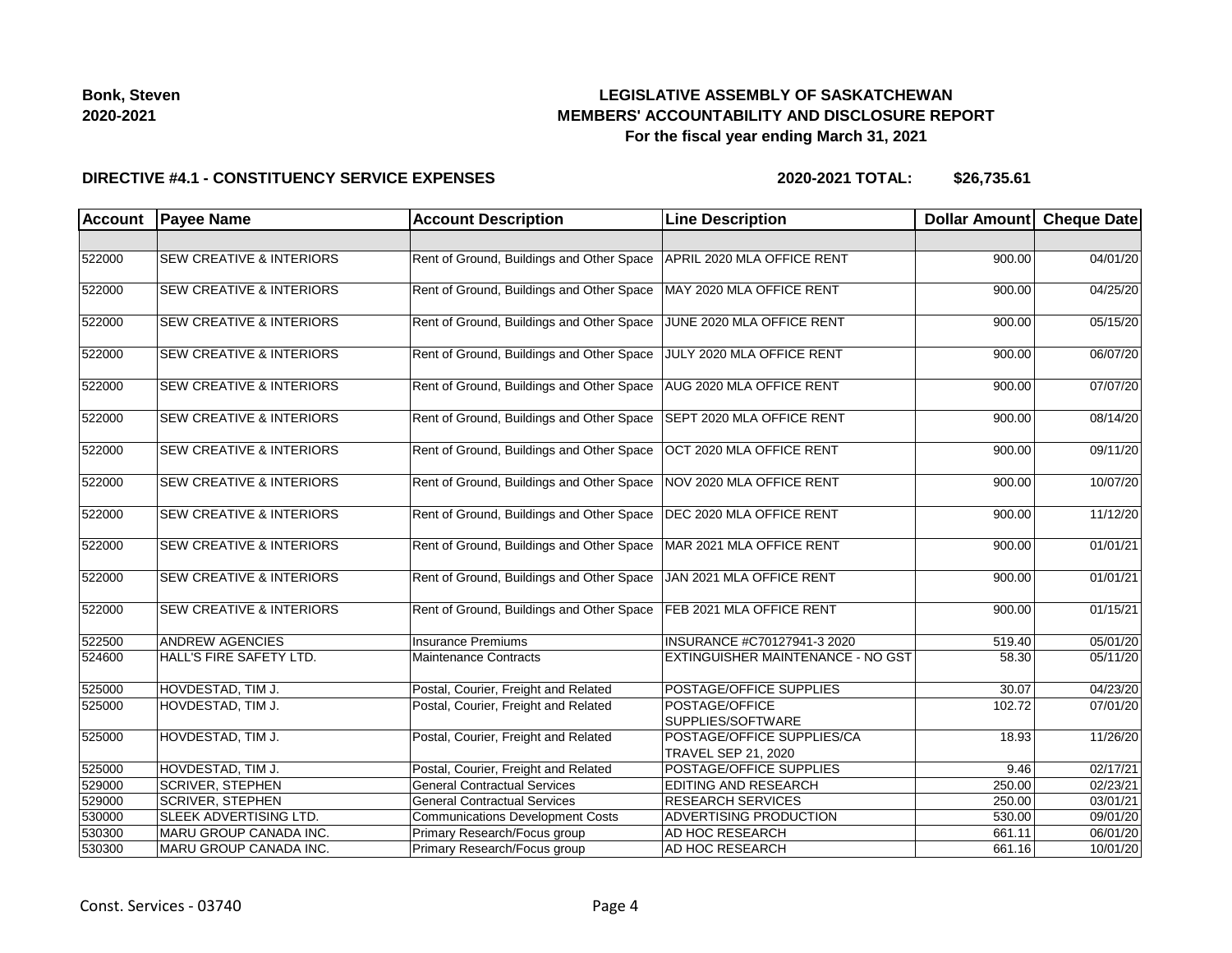## **LEGISLATIVE ASSEMBLY OF SASKATCHEWAN MEMBERS' ACCOUNTABILITY AND DISCLOSURE REPORT For the fiscal year ending March 31, 2021**

### **DIRECTIVE #4.1 - CONSTITUENCY SERVICE EXPENSES**

**2020-2021 TOTAL: \$26,735.61**

| <b>Account</b> | <b>Payee Name</b>                     | <b>Account Description</b>   | <b>Line Description</b> | <b>Dollar Amount</b> | <b>Cheque Date</b> |
|----------------|---------------------------------------|------------------------------|-------------------------|----------------------|--------------------|
|                |                                       |                              |                         |                      |                    |
| 530300         | MARU GROUP CANADA INC.                | Primary Research/Focus group | AD HOC RESEARCH         | 632.97               | 03/01/21           |
| 530300         | MARU GROUP CANADA INC.                | Primary Research/Focus group | AD HOC RESEARCH         | 632.97               | 03/01/21           |
| 530500         | 101172441 SASKATCHEWAN LTD.           | Media Placement              | <b>ADVERTISING</b>      | 180.00               | 05/01/20           |
| 530500         | 101172441 SASKATCHEWAN LTD.           | Media Placement              | <b>ADVERTISING</b>      | 75.00                | 05/01/20           |
| 530500         | 101172441 SASKATCHEWAN LTD.           | Media Placement              | <b>ADVERTISING</b>      | 42.50                | 06/22/20           |
| 530500         | 101172441 SASKATCHEWAN LTD.           | Media Placement              | <b>ADVERTISING</b>      | 30.00                | 07/01/20           |
| 530500         | 101172441 SASKATCHEWAN LTD.           | Media Placement              | <b>ADVERTISING</b>      | 42.50                | 07/01/20           |
| 530500         | 101172441 SASKATCHEWAN LTD.           | Media Placement              | <b>ADVERTISING</b>      | 42.50                | 08/01/20           |
| 530500         | 101172441 SASKATCHEWAN LTD.           | Media Placement              | <b>ADVERTISING</b>      | 42.50                | 09/01/20           |
| 530500         | 101172441 SASKATCHEWAN LTD.           | Media Placement              | <b>ADVERTISING</b>      | 42.50                | 11/01/20           |
| 530500         | 101172441 SASKATCHEWAN LTD.           | Media Placement              | <b>ADVERTISING</b>      | 42.50                | 11/01/20           |
| 530500         | 101172441 SASKATCHEWAN LTD.           | Media Placement              | <b>ADVERTISING</b>      | 42.50                | 03/06/21           |
| 530500         | <b>EMJAY ENTERPRISES</b>              | Media Placement              | <b>ADVERTISING</b>      | 34.00                | 04/01/20           |
| 530500         | <b>EMJAY ENTERPRISES</b>              | Media Placement              | <b>ADVERTISING</b>      | 34.00                | 05/01/20           |
| 530500         | <b>FORUM MEDIA</b>                    | Media Placement              | <b>ADVERTISING</b>      | 108.00               | 04/01/20           |
| 530500         | <b>FORUM MEDIA</b>                    | Media Placement              | <b>ADVERTISING</b>      | 222.00               | 04/02/20           |
| 530500         | <b>FORUM MEDIA</b>                    | Media Placement              | <b>ADVERTISING</b>      | 633.00               | 05/01/20           |
| 530500         | <b>FORUM MEDIA</b>                    | Media Placement              | <b>ADVERTISING</b>      | 66.00                | 07/01/20           |
| 530500         | <b>FORUM MEDIA</b>                    | Media Placement              | <b>ADVERTISING</b>      | 66.00                | 07/01/20           |
| 530500         | <b>FORUM MEDIA</b>                    | Media Placement              | <b>ADVERTISING</b>      | 189.00               | 07/01/20           |
| 530500         | <b>FORUM MEDIA</b>                    | Media Placement              | <b>ADVERTISING</b>      | 66.00                | 08/01/20           |
| 530500         | <b>FORUM MEDIA</b>                    | Media Placement              | <b>ADVERTISING</b>      | 33.00                | 09/01/20           |
| 530500         | <b>FORUM MEDIA</b>                    | Media Placement              | <b>ADVERTISING</b>      | 75.00                | 09/01/20           |
| 530500         | <b>FORUM MEDIA</b>                    | Media Placement              | <b>ADVERTISING</b>      | 33.00                | 11/01/20           |
| 530500         | <b>FORUM MEDIA</b>                    | Media Placement              | <b>ADVERTISING</b>      | 33.00                | 12/01/20           |
| 530500         | <b>FORUM MEDIA</b>                    | Media Placement              | <b>ADVERTISING</b>      | 33.00                | 12/01/20           |
| 530500         | <b>FORUM MEDIA</b>                    | Media Placement              | <b>ADVERTISING</b>      | 84.00                | 02/01/21           |
| 530500         | <b>FORUM MEDIA</b>                    | Media Placement              | <b>ADVERTISING</b>      | 234.00               | 03/01/21           |
| 530500         | <b>FORUM MEDIA</b>                    | Media Placement              | <b>ADVERTISING</b>      | 84.00                | 03/01/21           |
| 530500         | <b>GRASSLANDS NEWS GROUP</b>          | Media Placement              | <b>ADVERTISING</b>      | 170.00               | 04/05/20           |
| 530500         | <b>GRASSLANDS NEWS GROUP</b>          | Media Placement              | <b>ADVERTISING</b>      | 115.00               | 05/01/20           |
| 530500         | <b>GRASSLANDS NEWS GROUP</b>          | Media Placement              | <b>ADVERTISING</b>      | 295.00               | 06/18/20           |
| 530500         | <b>GRASSLANDS NEWS GROUP</b>          | Media Placement              | <b>ADVERTISING</b>      | 220.00               | 01/01/21           |
| 530500         | <b>GRENFELL, TOWN OF</b>              | Media Placement              | <b>ADVERTISING</b>      | 300.95               | 04/01/20           |
| 530500         | INDIAN HEAD-WOLSELEY NEWS LTD.        | Media Placement              | <b>ADVERTISING</b>      | 40.00                | 04/01/20           |
| 530500         | <b>INDIAN HEAD-WOLSELEY NEWS LTD.</b> | Media Placement              | <b>ADVERTISING</b>      | 40.00                | 04/01/20           |
| 530500         | <b>INDIAN HEAD-WOLSELEY NEWS LTD.</b> | Media Placement              | <b>ADVERTISING</b>      | 300.00               | 05/01/20           |
| 530500         | <b>INDIAN HEAD-WOLSELEY NEWS LTD.</b> | Media Placement              | <b>ADVERTISING</b>      | 40.00                | 07/01/20           |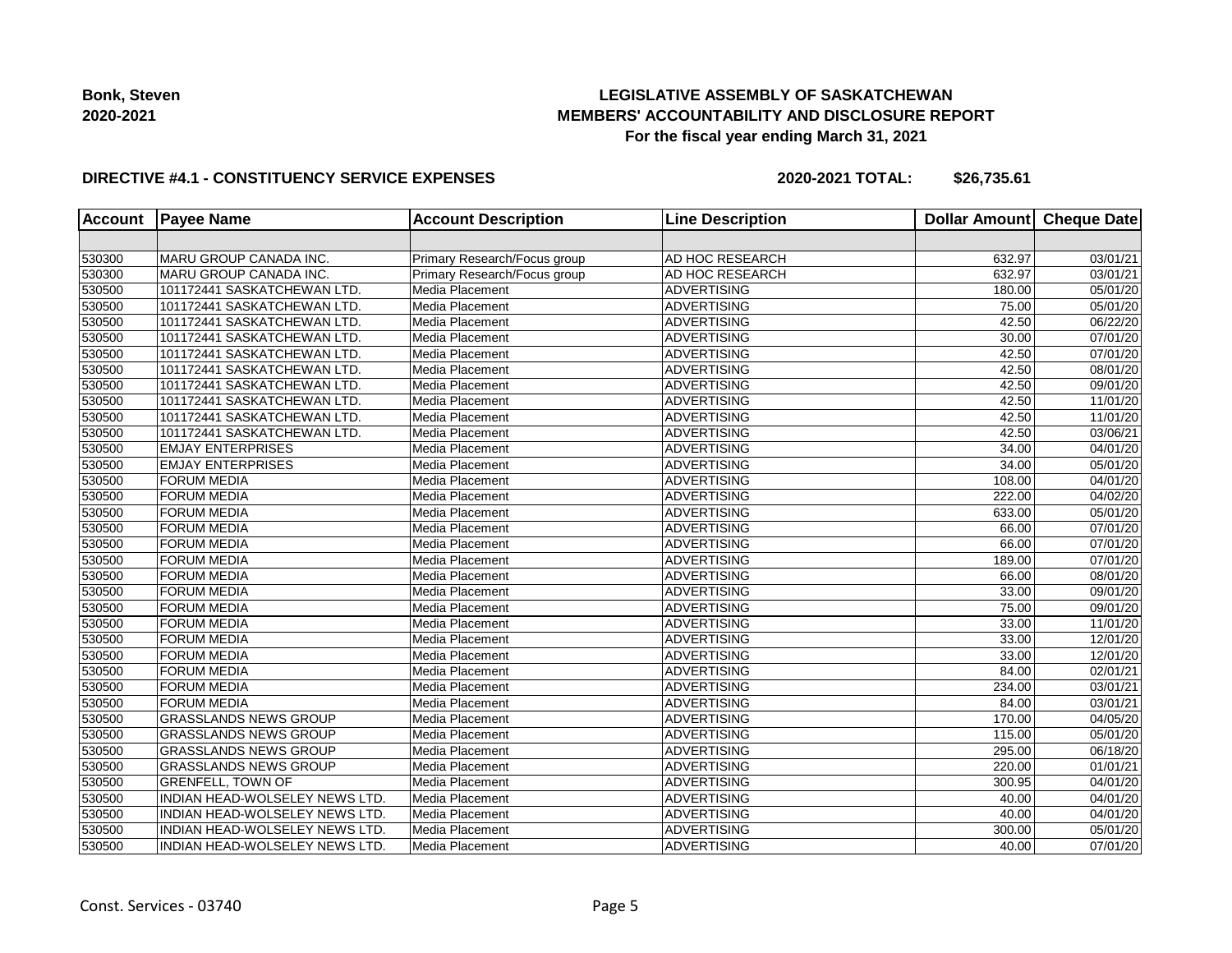## **LEGISLATIVE ASSEMBLY OF SASKATCHEWAN MEMBERS' ACCOUNTABILITY AND DISCLOSURE REPORT For the fiscal year ending March 31, 2021**

### **DIRECTIVE #4.1 - CONSTITUENCY SERVICE EXPENSES**

**2020-2021 TOTAL: \$26,735.61**

| <b>Account</b> | <b>Payee Name</b>                     | <b>Account Description</b> | <b>Line Description</b> | <b>Dollar Amount</b> | <b>Cheque Date</b>    |
|----------------|---------------------------------------|----------------------------|-------------------------|----------------------|-----------------------|
|                |                                       |                            |                         |                      |                       |
| 530500         | INDIAN HEAD-WOLSELEY NEWS LTD.        | Media Placement            | <b>ADVERTISING</b>      | 40.00                | 07/01/20              |
| 530500         | INDIAN HEAD-WOLSELEY NEWS LTD.        | Media Placement            | <b>ADVERTISING</b>      | 40.00                | 08/01/20              |
| 530500         | <b>INDIAN HEAD-WOLSELEY NEWS LTD.</b> | Media Placement            | <b>ADVERTISING</b>      | 40.00                | 11/01/20              |
| 530500         | INDIAN HEAD-WOLSELEY NEWS LTD.        | Media Placement            | <b>ADVERTISING</b>      | 40.00                | 12/01/20              |
| 530500         | <b>INDIAN HEAD-WOLSELEY NEWS LTD.</b> | Media Placement            | <b>ADVERTISING</b>      | 40.00                | 01/01/21              |
| 530500         | INDIAN HEAD-WOLSELEY NEWS LTD.        | Media Placement            | <b>ADVERTISING</b>      | 40.00                | 02/01/21              |
| 530500         | <b>INDIAN HEAD-WOLSELEY NEWS LTD.</b> | Media Placement            | <b>ADVERTISING</b>      | 40.00                | 03/01/21              |
| 530500         | PNG PRAIRIE NEWSPAPER GROUP           | Media Placement            | <b>ADVERTISING</b>      | 130.00               | 04/01/20              |
| 530500         | PNG PRAIRIE NEWSPAPER GROUP           | Media Placement            | <b>ADVERTISING</b>      | 50.00                | 04/01/20              |
| 530500         | <b>PNG PRAIRIE NEWSPAPER GROUP</b>    | Media Placement            | <b>ADVERTISING</b>      | 50.00                | 05/01/20              |
| 530500         | <b>PNG PRAIRIE NEWSPAPER GROUP</b>    | Media Placement            | <b>ADVERTISING</b>      | 25.00                | 03/01/21              |
| 530500         | WHITEWOOD, TOWN OF                    | Media Placement            | <b>ADVERTISING</b>      | 300.00               | 02/01/21              |
| 530500         | <b>WORLD SPECTATOR</b>                | Media Placement            | <b>ADVERTISING</b>      | 130.00               | 04/01/20              |
| 530500         | <b>WORLD SPECTATOR</b>                | Media Placement            | <b>ADVERTISING</b>      | 75.00                | 04/01/20              |
| 530500         | <b>WORLD SPECTATOR</b>                | Media Placement            | <b>ADVERTISING</b>      | 186.00               | 04/01/20              |
| 530500         | <b>WORLD SPECTATOR</b>                | Media Placement            | <b>ADVERTISING</b>      | 206.00               | 05/01/20              |
| 530500         | <b>WORLD SPECTATOR</b>                | Media Placement            | <b>ADVERTISING</b>      | 350.00               | 05/01/20              |
| 530500         | <b>WORLD SPECTATOR</b>                | Media Placement            | <b>ADVERTISING</b>      | 75.00                | 05/01/20              |
| 530500         | <b>WORLD SPECTATOR</b>                | Media Placement            | <b>ADVERTISING</b>      | 195.00               | 05/01/20              |
| 530500         | <b>WORLD SPECTATOR</b>                | Media Placement            | <b>ADVERTISING</b>      | 186.00               | 07/01/20              |
| 530500         | <b>WORLD SPECTATOR</b>                | Media Placement            | <b>ADVERTISING</b>      | 118.00               | 07/01/20              |
| 530500         | <b>WORLD SPECTATOR</b>                | Media Placement            | <b>ADVERTISING</b>      | 325.00               | 07/01/20              |
| 530500         | <b>WORLD SPECTATOR</b>                | Media Placement            | <b>ADVERTISING</b>      | 94.40                | 07/01/20              |
| 530500         | <b>WORLD SPECTATOR</b>                | Media Placement            | <b>ADVERTISING</b>      | 148.80               | 07/01/20              |
| 530500         | <b>WORLD SPECTATOR</b>                | Media Placement            | <b>ADVERTISING</b>      | 90.00                | 07/01/20              |
| 530500         | <b>WORLD SPECTATOR</b>                | Media Placement            | <b>ADVERTISING</b>      | 75.00                | 07/01/20              |
| 530500         | <b>WORLD SPECTATOR</b>                | Media Placement            | <b>ADVERTISING</b>      | 152.00               | 07/01/20              |
| 530500         | <b>WORLD SPECTATOR</b>                | Media Placement            | <b>ADVERTISING</b>      | 75.00                | 07/01/20              |
| 530500         | <b>WORLD SPECTATOR</b>                | Media Placement            | <b>ADVERTISING</b>      | 260.00               | $\overline{07/0}1/20$ |
| 530500         | <b>WORLD SPECTATOR</b>                | Media Placement            | <b>FINANCE CHARGE</b>   | 20.23                | 07/01/20              |
| 530500         | <b>WORLD SPECTATOR</b>                | Media Placement            | <b>ADVERTISING</b>      | 260.00               | 08/01/20              |
| 530500         | <b>WORLD SPECTATOR</b>                | Media Placement            | <b>ADVERTISING</b>      | 75.00                | 08/01/20              |
| 530500         | <b>WORLD SPECTATOR</b>                | Media Placement            | <b>ADVERTISING</b>      | 94.40                | $\overline{08}/01/20$ |
| 530500         | <b>WORLD SPECTATOR</b>                | Media Placement            | <b>ADVERTISING</b>      | 75.00                | 09/01/20              |
| 530500         | <b>WORLD SPECTATOR</b>                | Media Placement            | <b>ADVERTISING</b>      | 75.00                | 09/01/20              |
| 530500         | <b>WORLD SPECTATOR</b>                | Media Placement            | <b>ADVERTISING</b>      | 169.00               | 09/01/20              |
| 530500         | <b>WORLD SPECTATOR</b>                | Media Placement            | <b>ADVERTISING</b>      | 75.00                | 09/01/20              |
| 530500         | <b>WORLD SPECTATOR</b>                | Media Placement            | <b>ADVERTISING</b>      | 121.60               | 09/01/20              |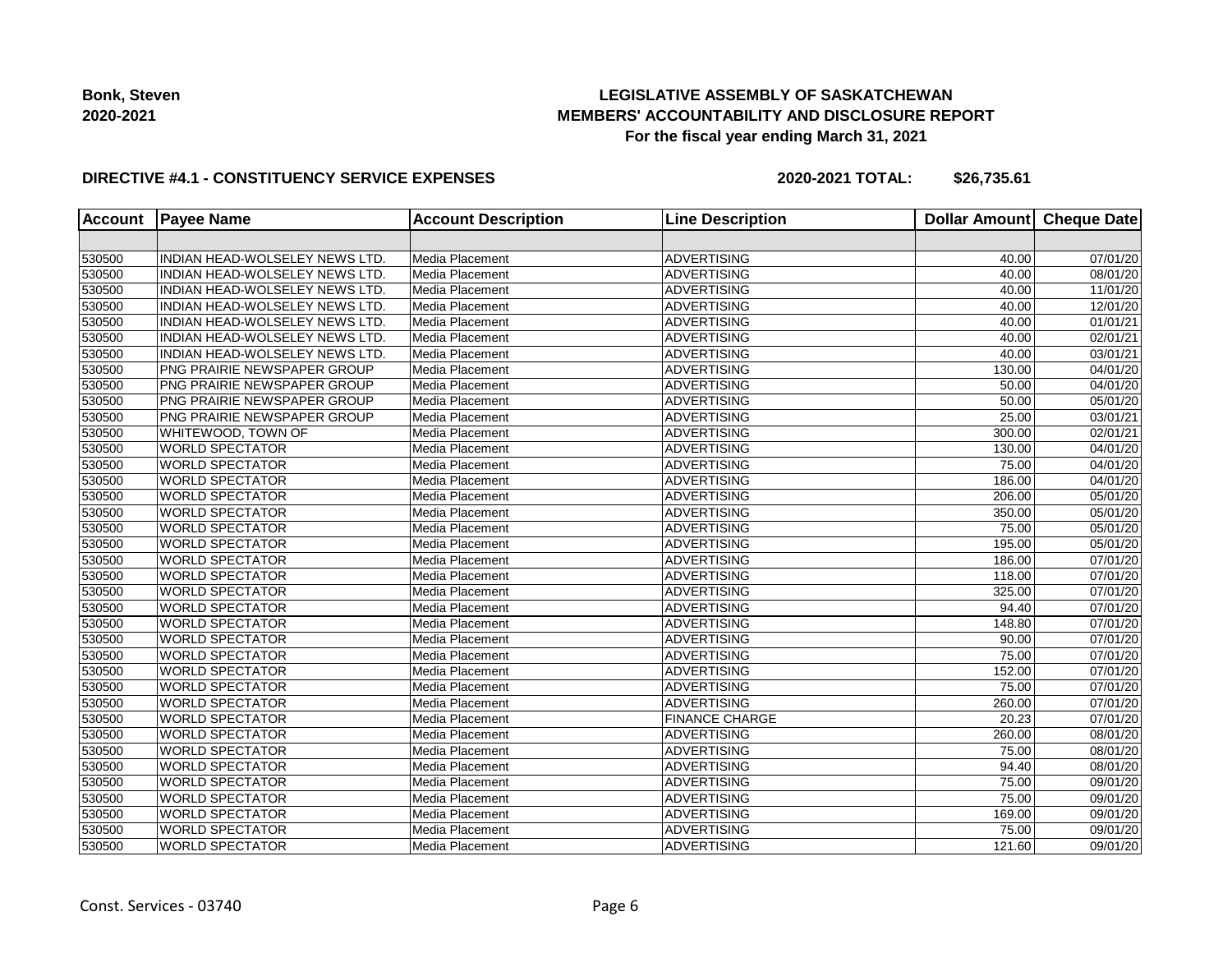## **LEGISLATIVE ASSEMBLY OF SASKATCHEWAN MEMBERS' ACCOUNTABILITY AND DISCLOSURE REPORT For the fiscal year ending March 31, 2021**

### **DIRECTIVE #4.1 - CONSTITUENCY SERVICE EXPENSES**

**2020-2021 TOTAL: \$26,735.61**

| <b>Account</b> | <b>Payee Name</b>                     | <b>Account Description</b>           | <b>Line Description</b>        | <b>Dollar Amount</b> | Cheque Date           |
|----------------|---------------------------------------|--------------------------------------|--------------------------------|----------------------|-----------------------|
|                |                                       |                                      |                                |                      |                       |
| 530500         | <b>WORLD SPECTATOR</b>                | Media Placement                      | ADVERTISING                    | 325.00               | 09/01/20              |
| 530500         | <b>WORLD SPECTATOR</b>                | Media Placement                      | <b>ADVERTISING</b>             | 130.00               | 11/01/20              |
| 530500         | <b>WORLD SPECTATOR</b>                | Media Placement                      | <b>ADVERTISING</b>             | 75.00                | 01/01/21              |
| 530500         | <b>WORLD SPECTATOR</b>                | Media Placement                      | <b>ADVERTISING</b>             | 108.00               | 01/01/21              |
| 530500         | <b>WORLD SPECTATOR</b>                | Media Placement                      | <b>ADVERTISING</b>             | 260.00               | 01/01/21              |
| 530500         | <b>WORLD SPECTATOR</b>                | Media Placement                      | <b>ADVERTISING GST EXEMPT</b>  | 73.50                | 02/01/21              |
| 530500         | <b>WORLD SPECTATOR</b>                | Media Placement                      | <b>ADVERTISING GST EXEMPT</b>  | 75.00                | 02/01/21              |
| 530500         | <b>WORLD SPECTATOR</b>                | Media Placement                      | <b>ADVERTISING GST EXEMPT</b>  | 260.00               | 02/01/21              |
| 530500         | <b>WORLD SPECTATOR</b>                | Media Placement                      | <b>ADVERTISING GST EXEMPT</b>  | 260.00               | $\overline{03}/01/21$ |
| 530500         | <b>WORLD SPECTATOR</b>                | Media Placement                      | <b>ADVERTISING GST EXEMPT</b>  | 108.50               | $\overline{03}/01/21$ |
| 530500         | <b>WORLD SPECTATOR</b>                | Media Placement                      | <b>ADVERTISING GST EXEMPT</b>  | 75.00                | 03/01/21              |
| 542000         | HOVDESTAD, TIM J.                     | Travel                               | POSTAGE/OFFICE SUPPLIES/CA     | 77.70                | 11/26/20              |
|                |                                       |                                      | <b>TRAVEL SEP 21, 2020</b>     |                      |                       |
| 550200         | <b>FORUM MEDIA</b>                    | Books, Mags and Ref Materials        | <b>SUBSCRIPTION</b>            | 50.00                | 09/02/20              |
| 550200         | <b>GRASSLANDS NEWS GROUP</b>          | Books, Mags and Ref Materials        | <b>SUBSCRIPTION BONK</b>       | 48.00                | 03/01/21              |
| 550200         | <b>GRASSLANDS NEWS GROUP</b>          | Books, Mags and Ref Materials        | NEWSPAPER SUBSCRIPTION         | 48.00                | 03/16/21              |
| 550200         | <b>INDIAN HEAD-WOLSELEY NEWS LTD.</b> | Books, Mags and Ref Materials        | <b>SUBSCRIPTION BONK</b>       | 57.14                | 01/01/21              |
| 550200         | <b>WORLD SPECTATOR</b>                | Books, Mags and Ref Materials        | <b>SUBSCRIPTION</b>            | 45.00                | 09/01/20              |
| 555000         | GLASSER'S T.V. SERVICE LTD.           | Other Material and Supplies          | <b>OFFICE SUPPLIES</b>         | 227.86               | 07/01/20              |
| 555000         | <b>GLASSER'S T.V. SERVICE LTD.</b>    | Other Material and Supplies          | <b>OFFICE SUPPLIES</b>         | 167.44               | 11/01/20              |
| 555000         | HOVDESTAD, TIM J.                     | <b>Other Material and Supplies</b>   | <b>POSTAGE/OFFICE SUPPLIES</b> | 19.94                | 04/23/20              |
| 555000         | HOVDESTAD, TIM J.                     | <b>Other Material and Supplies</b>   | <b>POSTAGE/OFFICE</b>          | 19.99                | 07/01/20              |
|                |                                       |                                      | SUPPLIES/SOFTWARE              |                      |                       |
| 555000         | HOVDESTAD, TIM J.                     | <b>Other Material and Supplies</b>   | POSTAGE/OFFICE SUPPLIES/CA     | 11.00                | 11/26/20              |
|                |                                       |                                      | <b>TRAVEL SEP 21, 2020</b>     |                      |                       |
| 555000         | HOVDESTAD, TIM J.                     | Other Material and Supplies          | POSTAGE/OFFICE SUPPLIES        | 30.58                | 02/17/21              |
| 555000         | KLASSEN WATER & ICE                   | Other Material and Supplies          | OFFICE SUPPLIES                | 33.00                | 07/01/20              |
| 564600         | HOVDESTAD, TIM J.                     | Computer Software - Exp              | <b>POSTAGE/OFFICE</b>          | 120.99               | 07/01/20              |
|                |                                       |                                      | SUPPLIES/SOFTWARE              |                      |                       |
| 565200         | <b>KARI'S KLOSET LTD.</b>             | Office Furniture and Equipment - Exp | <b>DESK</b>                    | 200.00               | 05/01/20              |
|                |                                       |                                      |                                |                      |                       |

26,735.61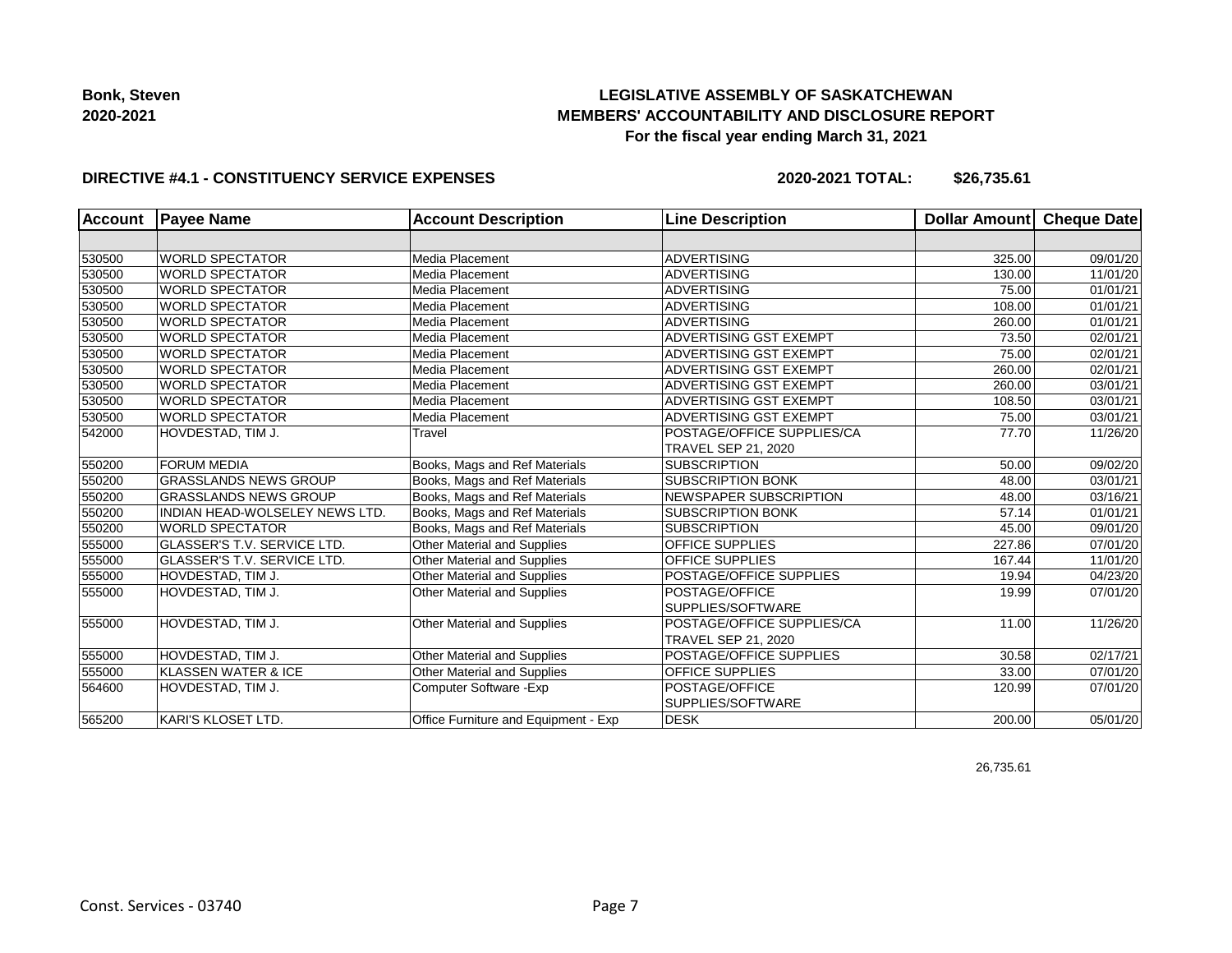## **LEGISLATIVE ASSEMBLY OF SASKATCHEWAN MEMBERS' ACCOUNTABILITY AND DISCLOSURE REPORT For the fiscal year ending March 31, 2021**

#### **DIRECTIVE #6 - CONSTITUENCY ASSISTANT EXPENSES**

**2020-2021 TOTAL: \$63,120.00**

| <b>Account</b> | <b>Payee Name</b> | <b>Account Description</b>       | Dollar Amount Cheque Date |          |
|----------------|-------------------|----------------------------------|---------------------------|----------|
|                |                   |                                  |                           |          |
| 513000         | HOVDESTAD, TIM J. | Out-of-Scope Permanent           | 0.00                      | 04/01/20 |
| 513000         | HOVDESTAD, TIM J. | Out-of-Scope Permanent           | $-861.60$                 | 04/13/20 |
| 513000         | HOVDESTAD, TIM J. | Out-of-Scope Permanent           | 2,781.60                  | 04/14/20 |
| 513000         | HOVDESTAD, TIM J. | Out-of-Scope Permanent           | 2,400.00                  | 05/01/20 |
| 513000         | HOVDESTAD, TIM J. | Out-of-Scope Permanent           | 2,400.00                  | 05/13/20 |
| 513000         | HOVDESTAD, TIM J. | Out-of-Scope Permanent           | 2.400.00                  | 05/27/20 |
| 513000         | HOVDESTAD, TIM J. | Out-of-Scope Permanent           | 2,400.00                  | 06/10/20 |
| 513000         | HOVDESTAD, TIM J. | Out-of-Scope Permanent           | 2,400.00                  | 06/24/20 |
| 513000         | HOVDESTAD, TIM J. | Out-of-Scope Permanent           | 2,400.00                  | 07/08/20 |
| 513000         | HOVDESTAD, TIM J. | Out-of-Scope Permanent           | 2,400.00                  | 07/22/20 |
| 513000         | HOVDESTAD, TIM J. | Out-of-Scope Permanent           | 2,400.00                  | 08/05/20 |
| 513000         | HOVDESTAD, TIM J. | Out-of-Scope Permanent           | 2,400.00                  | 08/19/20 |
| 513000         | HOVDESTAD, TIM J. | Out-of-Scope Permanent           | 2,400.00                  | 09/02/20 |
| 513000         | HOVDESTAD, TIM J. | Out-of-Scope Permanent           | 2,400.00                  | 09/16/20 |
| 513000         | HOVDESTAD, TIM J. | Out-of-Scope Permanent           | 2,400.00                  | 10/01/20 |
| 513000         | HOVDESTAD, TIM J. | Out-of-Scope Permanent           | 5,280.00                  | 10/06/20 |
| 513000         | HOVDESTAD, TIM J. | Out-of-Scope Permanent           | 2,400.00                  | 11/10/20 |
| 513000         | HOVDESTAD, TIM J. | Out-of-Scope Permanent           | 2,400.00                  | 11/24/20 |
| 513000         | HOVDESTAD, TIM J. | Out-of-Scope Permanent           | 2,400.00                  | 12/09/20 |
| 513000         | HOVDESTAD, TIM J. | Out-of-Scope Permanent           | 2,400.00                  | 12/22/20 |
| 513000         | HOVDESTAD, TIM J. | Out-of-Scope Permanent           | 2,400.00                  | 01/06/21 |
| 513000         | HOVDESTAD, TIM J. | Out-of-Scope Permanent           | 2,400.00                  | 01/20/21 |
| 513000         | HOVDESTAD, TIM J. | Out-of-Scope Permanent           | 2,400.00                  | 02/03/21 |
| 513000         | HOVDESTAD, TIM J. | Out-of-Scope Permanent           | 2,400.00                  | 02/17/21 |
| 513000         | HOVDESTAD, TIM J. | Out-of-Scope Permanent           | 2,400.00                  | 03/03/21 |
| 513000         | HOVDESTAD, TIM J. | Out-of-Scope Permanent           | 2,400.00                  | 03/17/21 |
| 513000         | HOVDESTAD, TIM J. | Out-of-Scope Permanent           | 2,400.00                  | 03/30/21 |
| 513000         | HOVDESTAD, TIM J. | Out-of-Scope Permanent           | 720.00                    | 04/09/21 |
| 519900         | None (Default)    | Change in Y/E Accrued Empl Leave | $-1,200.00$               | 04/20/20 |
|                |                   | <b>Entitlements</b>              |                           |          |
| 519900         | None (Default)    | Change in Y/E Accrued Empl Leave | 1,200.00                  | 04/14/21 |
|                |                   | Entitlements                     |                           |          |

63,120.00